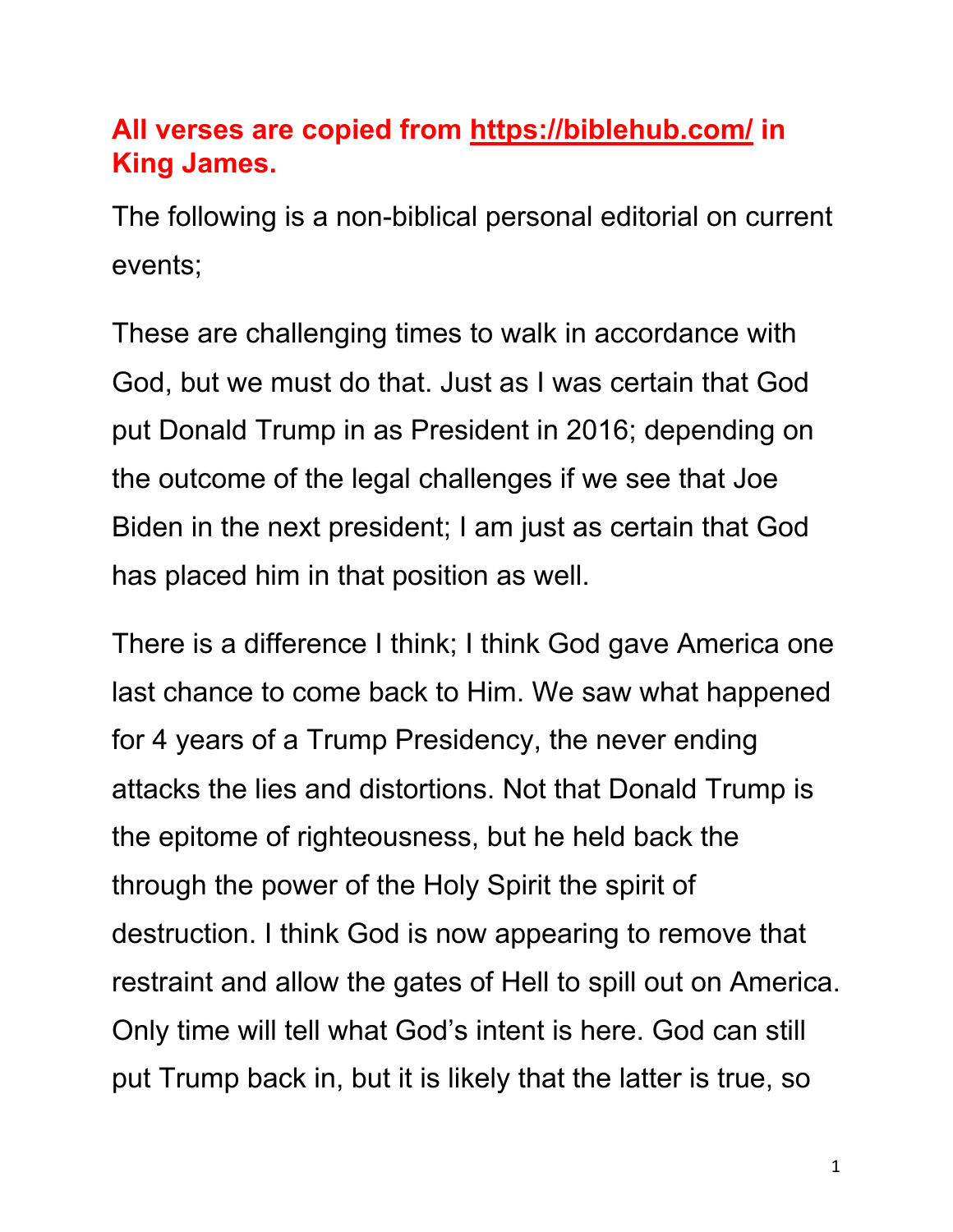brace yourselves and prepare for evil to run rampant. Keep your eyes on Jesus and Him alone, He is our Rock and our Salvation.

Now on to 2 Peter.

1 Peter was likely written between 60 and 65 AD. Christians were being persecuted and Peter would die in Rome at the hands of Nero in about 68 AD.

If we had to summarize 1 Peter it was his admonition to learn as much as possible about Jesus, God and what they have done for us through the Power of the Holy Spirit. It is only by self-study that you can be assured that you will not be deceived. It is by committing time every day to study God's Word that we will learn how-to walk-in Holiness and learn that it is not by any human effort but by again the Power of the Holy Spirit and God's Mercy and Grace that He can see us as Holy after the pattern of His Son Jesus Christ.

2 Peter was likely written between 65 and 68 AD the year of Peter's death in Rome. Jesus told Peter this prophesy during their time together. The Bible does not tell us how each Apostle died it is through tradition that many stories are told of their deaths. So, we have no Scriptural certainty of it. Besides John the Baptist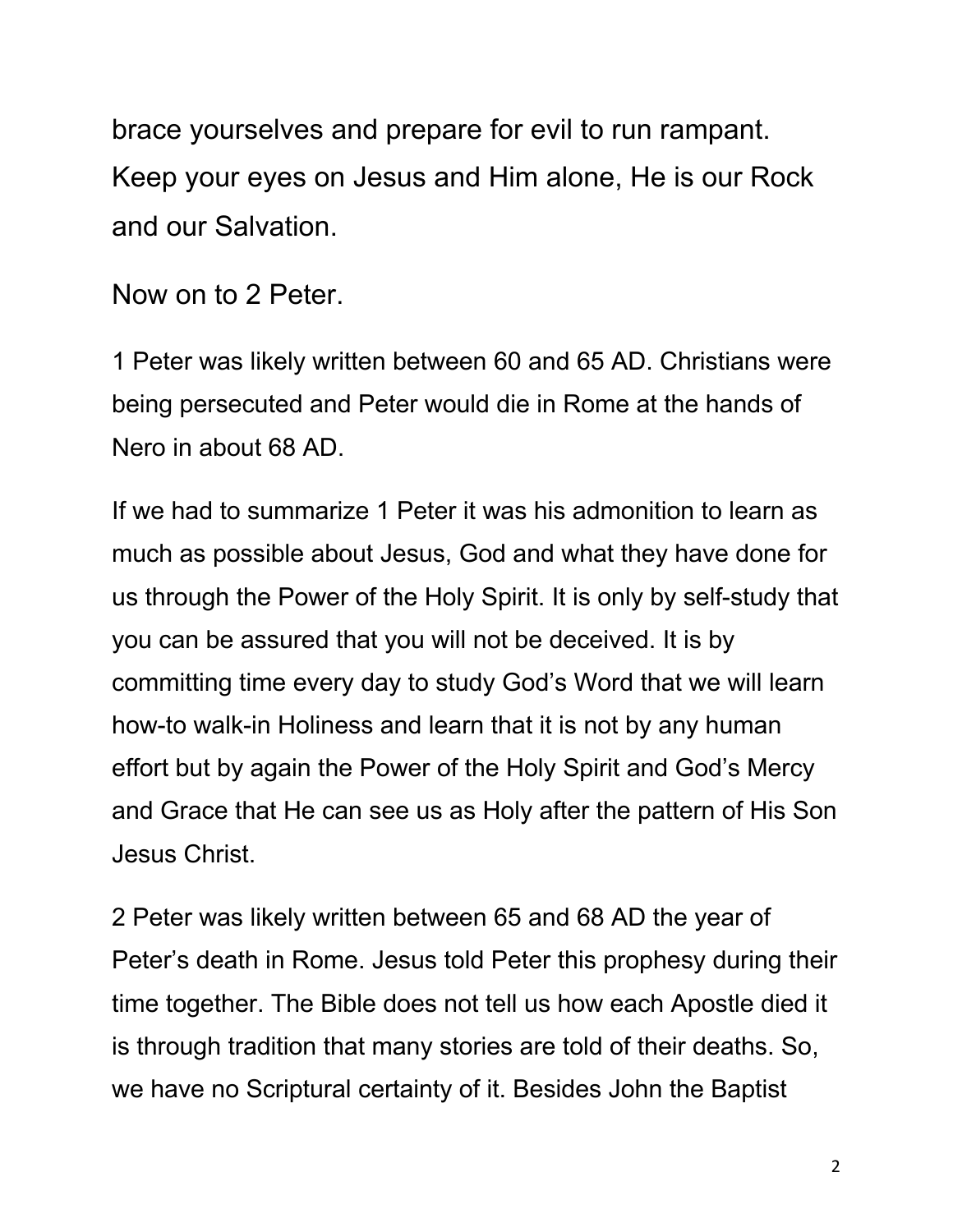beheading we have this verse about Peter and some information that he was crucified upside down by Nero. It is said and again this is not Biblical, but that Peter asked to be crucified upside down as he felt he was not worthy to be crucified like Jesus was.

> *John 21:18 18 <sup>f</sup> Verily, verily, I say unto thee, When thou*  wast young, thou <sup>a</sup>girdedst thyself, and walkedst whither *thou wouldest: but when thou shalt be old, thou shalt stretch forth thy hands, and another shall gird thee, and carry thee whither thou wouldest not.*

As Peter continued his teaching in the known world, he became very concerned about the false teachers that were being introduced into the church. We see the same thing today, pastors and teachers teaching the antithesis of sound Bible Doctrine. Calling things "good" that God has declared abominations. Prophesy is being fulfilled every day of our lives and the day in which our Redeemer returns is closer every minute. When I say prophesy is being fulfilled daily here is an example;

> *Daniel 12:4 But thou, O Daniel, shut up the words, and seal the book, even to the time of the end: many shall run to and fro, and knowledge shall be increased.*

This prophesy can be looked at in so many different ways but the fact is that people are running every direction (to and fro) seeking more and more knowledge. Consider the invention rate at this time in history. Artificial Intelligence "AI" may be one of the most dreadful paths that mankind has taken. Trying to merge bio with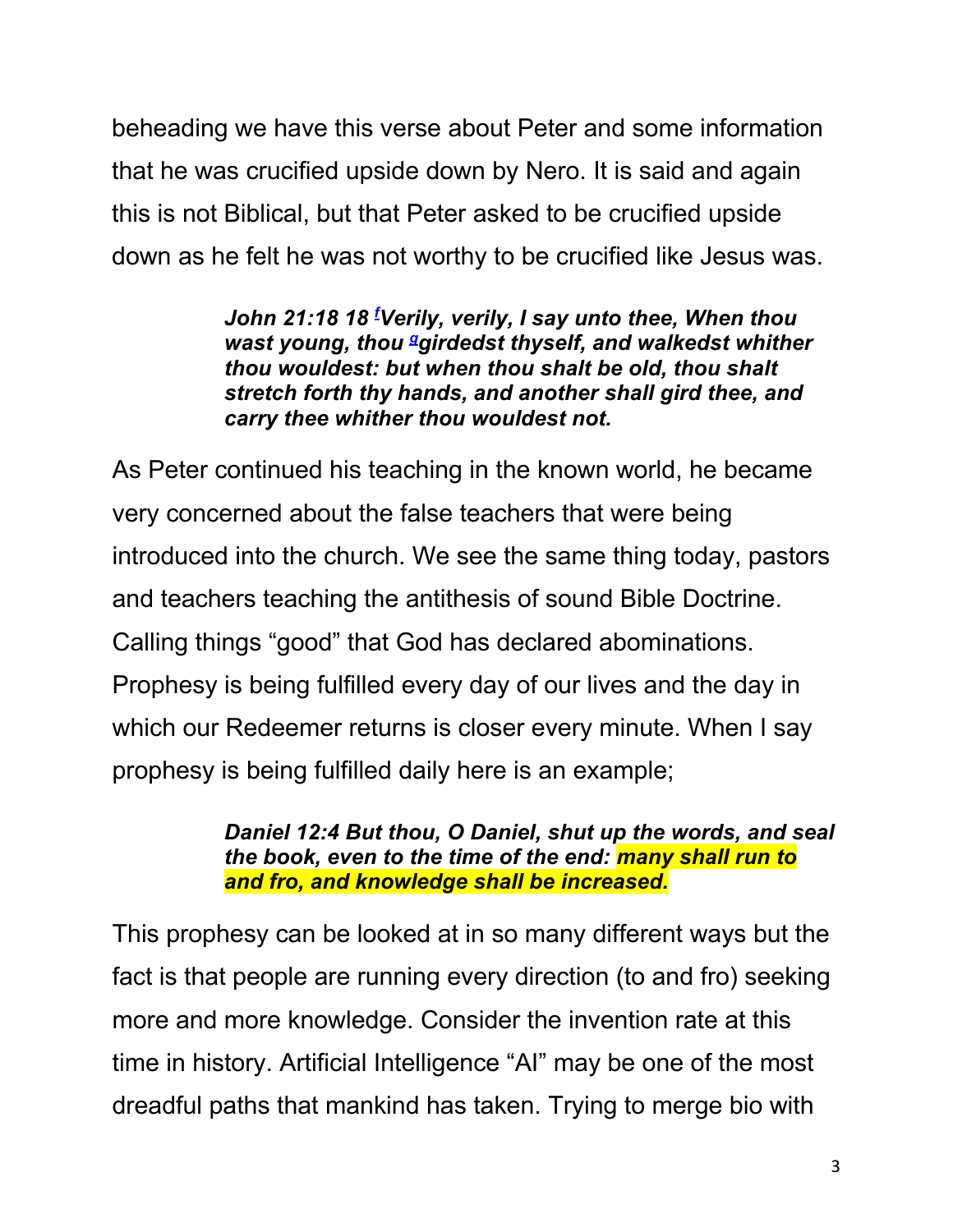mechanical creating a species that is devoid of soul and spirit.

Knowledge is increasing but at what immense cost to Truth. All of this headed toward a terrible day of Tribulation.

> *Matthew 24: 5For many shall come in my name, saying, I am Christ; and shall deceive many. 6And ye shall hear of wars and rumours of wars: see that ye be not troubled: for all these things must come to pass, but the end is not yet. 7For nation shall rise against nation, and kingdom against kingdom: and there shall be famines, and pestilences, and earthquakes, in divers places. 8All these are the beginning of sorrows.*

*9Then shall they deliver you up to be afflicted, and shall kill you: and ye shall be hated of all nations for my name's sake. 10And then shall many be offended, and shall betray one another, and shall hate one another. 11And many false prophets shall rise, and shall deceive many. 12And because iniquity shall abound, the love of many shall wax cold. 13But he that shall endure unto the end, the same shall be saved. 14And this gospel of the kingdom shall be preached in all the world for a witness unto all nations; and then shall the end come.*

As you take the time to parse out these verses in Matthew 24 consider what is happening even today right here in America. The hatred that is being generated the lies that are being told. Then go to the middle east and see the division that is taking place there; those that are seeming to side with Israel after hundreds of years of war and now seemingly peace is breaking out. Don't be fooled, God tells us what is to come.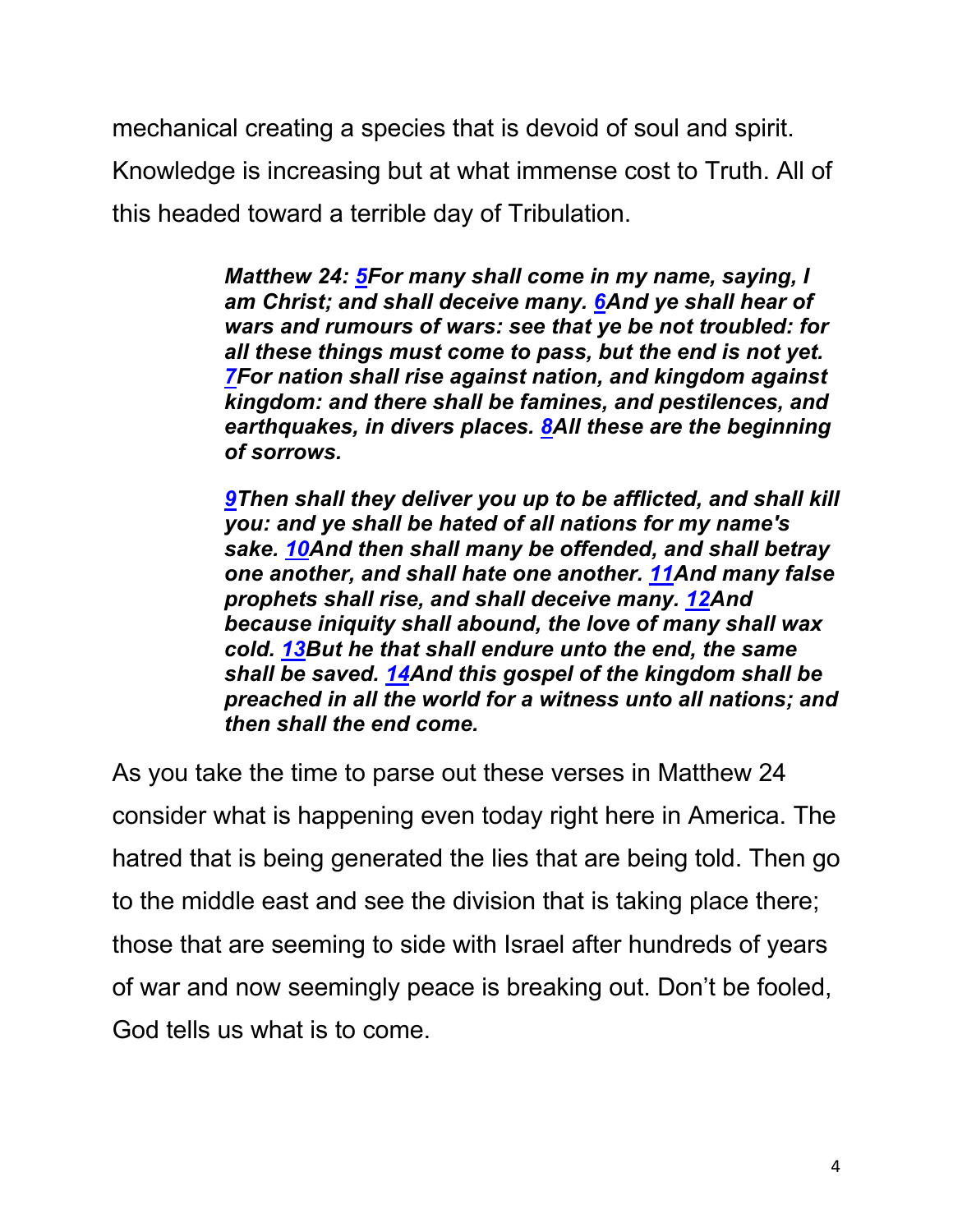Peter is concerned in this 2<sup>nd</sup> letter the wrote. Take heed lest you be misled, determine in your heart to study His Word daily and live out these final days in confidence in the Blood of Christ and your calling to Him.

**2 Peter 1**

## **Greetings from Peter**

**(1 Peter 1:1-2)**

**1Simon Peter, a servant and an apostle of Jesus Christ, to them that have obtained like precious faith with us through the righteousness of God and our Saviour Jesus Christ:**

Peter gives the Gospel in one sentence; precious faith to believe in Jesus Christ as Lord and Savior granted to each believer through the righteous acts of Jesus Himself. Through His obedience, Salvation came at the Cross for all mankind, if they will only BELIEVE.

## **2Grace and peace be multiplied unto you through the knowledge of God, and of Jesus our Lord,**

Peter offers a prelude to what he is going to draw attention to. He asks God for Grace and Peace to believer's and that Grace and Peace can come from one source; knowledge of God and of Jesus our Lord. Knowledge won't just fall on us while we stand around for it to be delivered, it takes effort and study of the most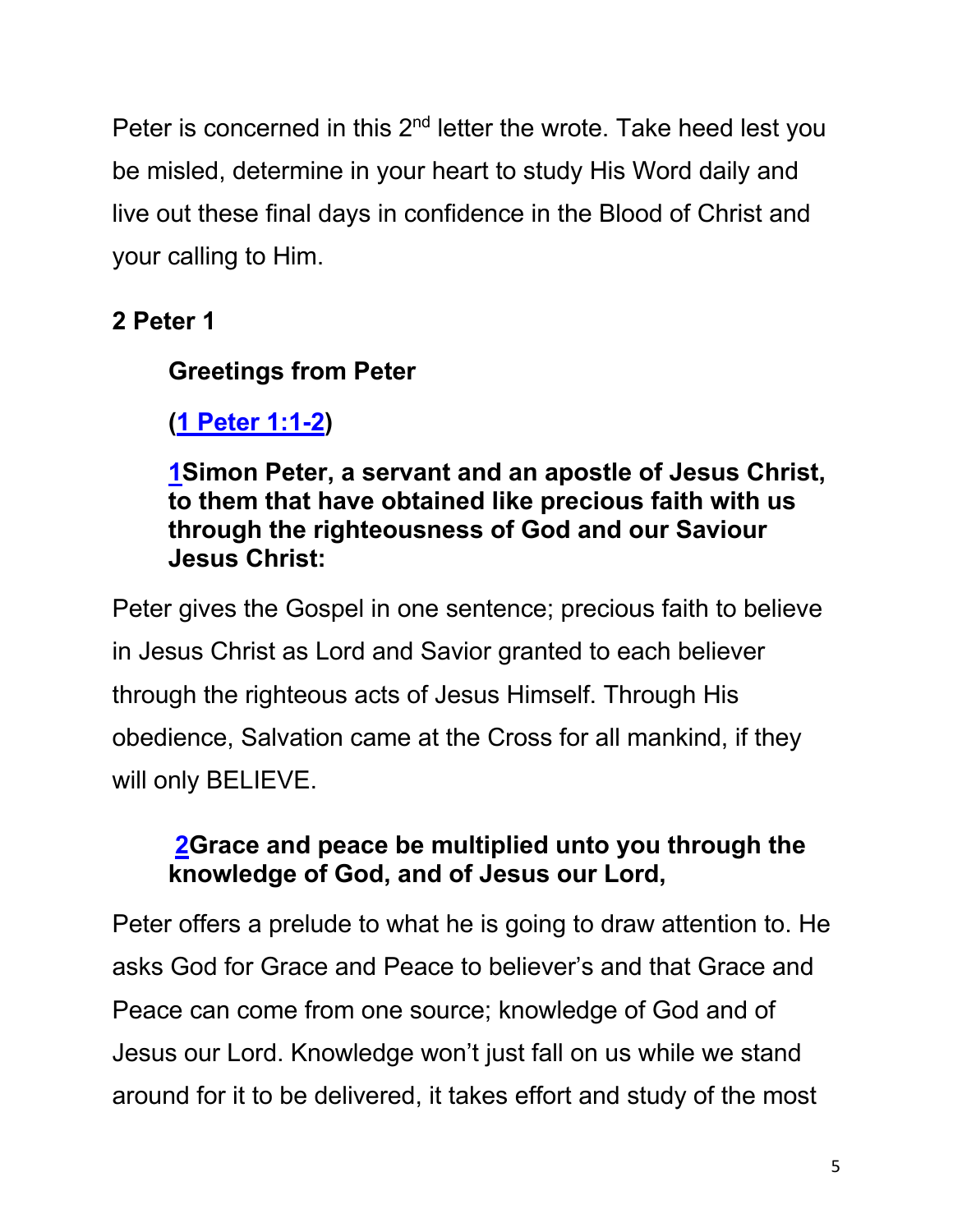precious Book of all time the Word of God. Be cautious about which translation you use to study, many omit verses completely, some using modern language totally miss the meaning of a word or phrase that is critical to proper interpretation and understanding. We need to take in the Whole Council of God by studying His entire Word.

#### *Acts 20:27 For I have not shunned to declare unto you all the counsel of God.*

## **Make Your Calling Sure**

**3According as his divine power hath given unto us all things that** *pertain* **unto life and godliness, through the knowledge of him that hath called us to glory and virtue: 4Whereby are given unto us exceeding great and precious promises: that by these ye might be partakers of the divine nature, having escaped the corruption that is in the world through lust.**

Peter is pointing out that "knowledge" of God is the basis for godliness. How would we know what true "godliness" is without being able to read and understand how it is displayed? God's Godliness has called us to "glory and virtue". It is through gaining knowledge of the actual things that God set out to accomplish in the life of His Son and each of our lives. God's desire is that we attain a divine nature here on earth. Understanding that divine nature will propel us into eternity with a partial understanding of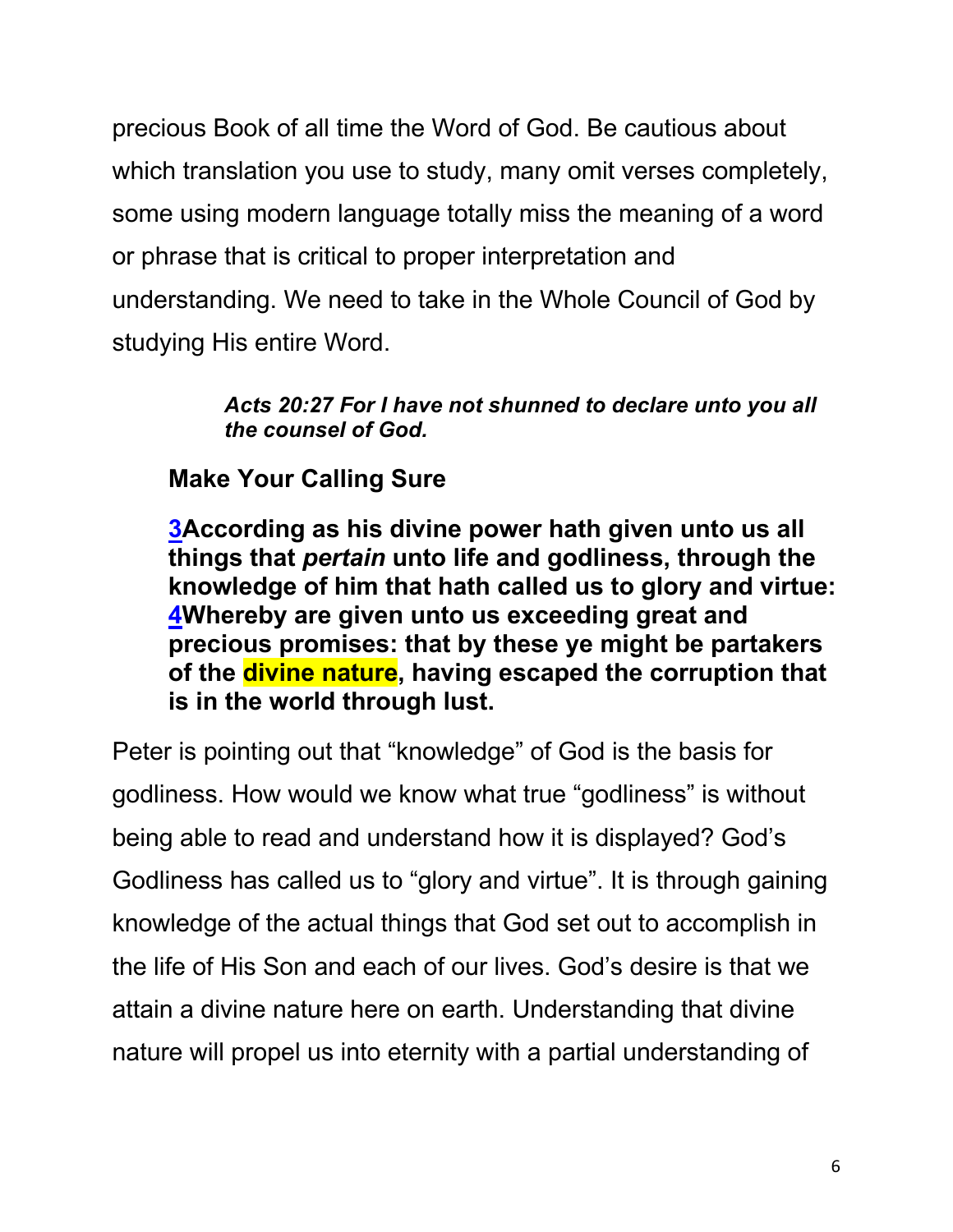God's entire nature. Once in His presence we will understand what has been hidden during our lives on earth.

> *1 Corinthians 13:12 For now we see through a glass, darkly; but then face to face: now I know in part; but then shall I know even as also I am known.*

*Acts 26: 18To open their eyes, and to turn them from darkness to light, and from the power of Satan unto God, that they may receive forgiveness of sins, and inheritance among them which are sanctified by faith that is in me.*

*2 Corinthians 4:16 Therefore we do not lose heart. Even though our outward man is perishing, yet the inward man is being renewed day by day. (NKJV)*

## **November 29, 2020**

**5And beside this, giving all diligence, add to your faith virtue; and to virtue knowledge; 6And to knowledge temperance; and to temperance patience; and to patience godliness; 7And to godliness brotherly kindness; and to brotherly kindness charity.**

God through Peter gives sort of a formula or steppingstones to the type of path God wants for and from us.

| <b>Focus</b>  | <b>Meaning</b> |
|---------------|----------------|
| 1. Diligence  | thoroughness   |
| 2. Virtue     | integrity      |
| 3. Knowledge  | understanding  |
| 4. Temperance | self-control   |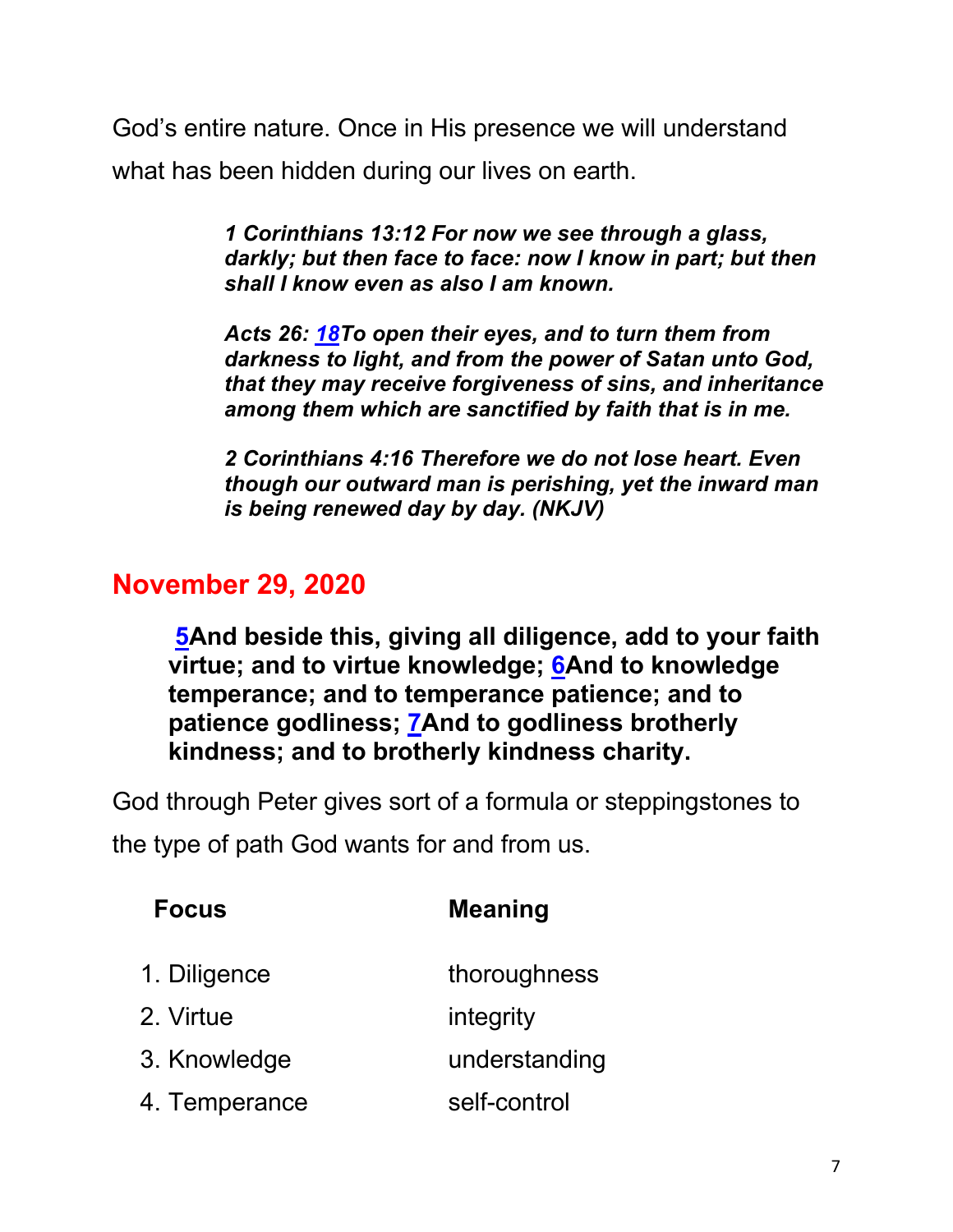| 5. Patience           | endurance               |
|-----------------------|-------------------------|
| 6. Godliness          | holiness                |
| 7. Brotherly kindness | kind                    |
| 8. Charity of Love    | Agape love – God's Love |

## **8For if these things be in you, and abound, they make**  *you that ye shall* **neither** *be* **barren nor unfruitful in the knowledge of our Lord Jesus Christ.**

**Q.** What does it mean to God for those who love Him to be

Fruitful? Fruitfulness means to;

According to Strong's Concordance;

Phonetic Spelling: (kar-pof-or-eh'-o) Definition: to bear fruit Usage: I bear fruit.

Ok, bearing fruit; what kind of fruit are we talking about. If that is

the fruit that the Holy Spirit gives to us, then that is they type of

fruit He wants us to produce in our lives through His Power.

*Galatians 5:22 But the fruit of the Spirit is love, joy, peace, longsuffering, gentleness, goodness, faith, 23Meekness, temperance: against such there is no law. 24And they that are Christ's have crucified the flesh with the affections and lusts.*

God delineates what "fruit" "good fruit" is;

- 1. Love
- 2. Joy
- 3. Peace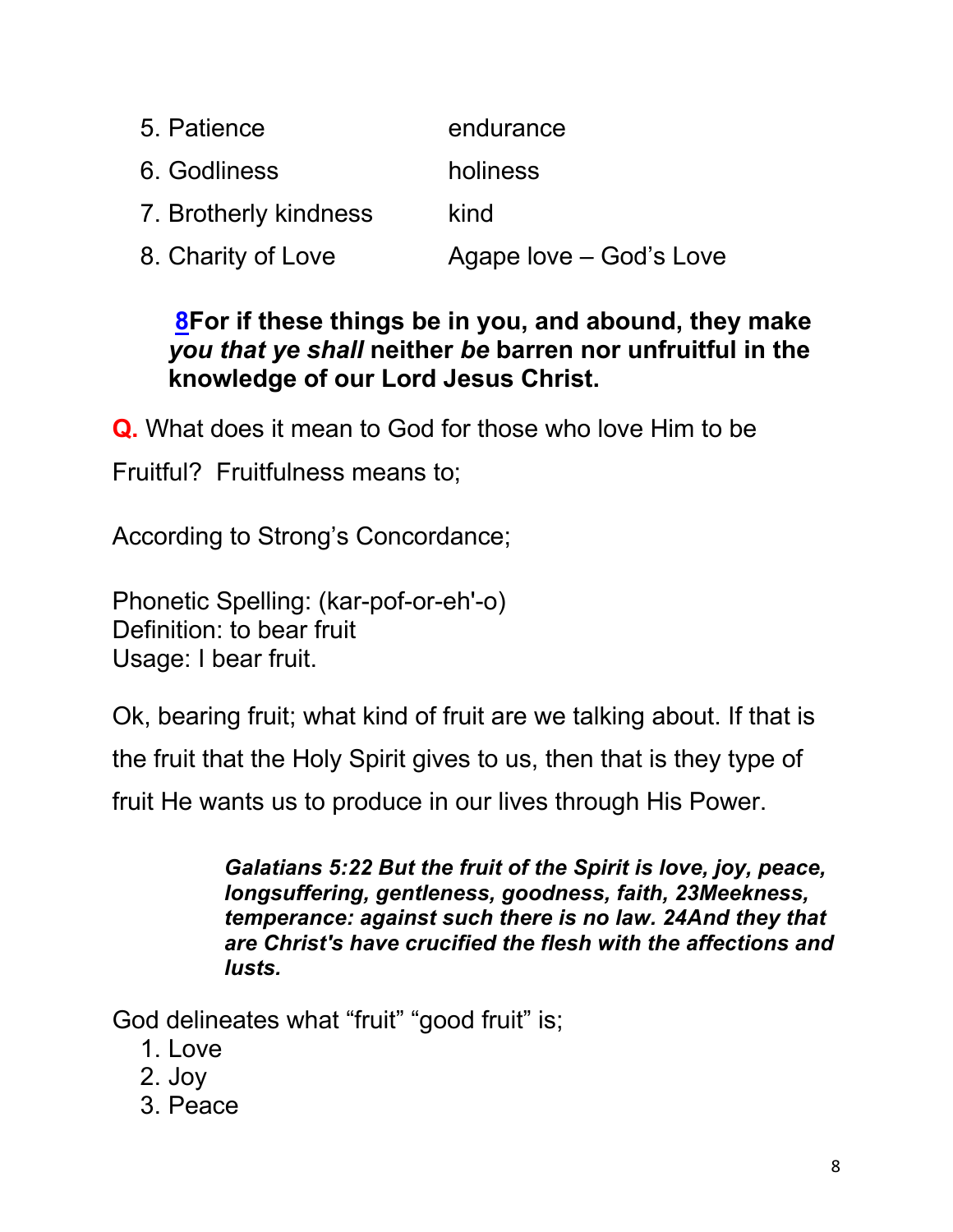- 4. Longsuffering
- 5. Gentleness
- 6. Goodness
- 7. Faith
- 8. Meekness
- 9. Temperance

## *Hand out list*

| 2 Peter 1:5-7                | <b>Galatians 5:22</b> |
|------------------------------|-----------------------|
| Virtue                       | <b>Diligence</b>      |
| Knowledge                    | Love                  |
| Temperance                   | Joy                   |
| Patience<br><b>Godliness</b> | Peace                 |
|                              | Longsuffering         |
|                              | <b>Gentleness</b>     |
| <b>Brotherly kindness</b>    | Goodness              |
| <b>Charity of Love</b>       | Faith                 |
|                              | <b>Meekness</b>       |
|                              | Temperance            |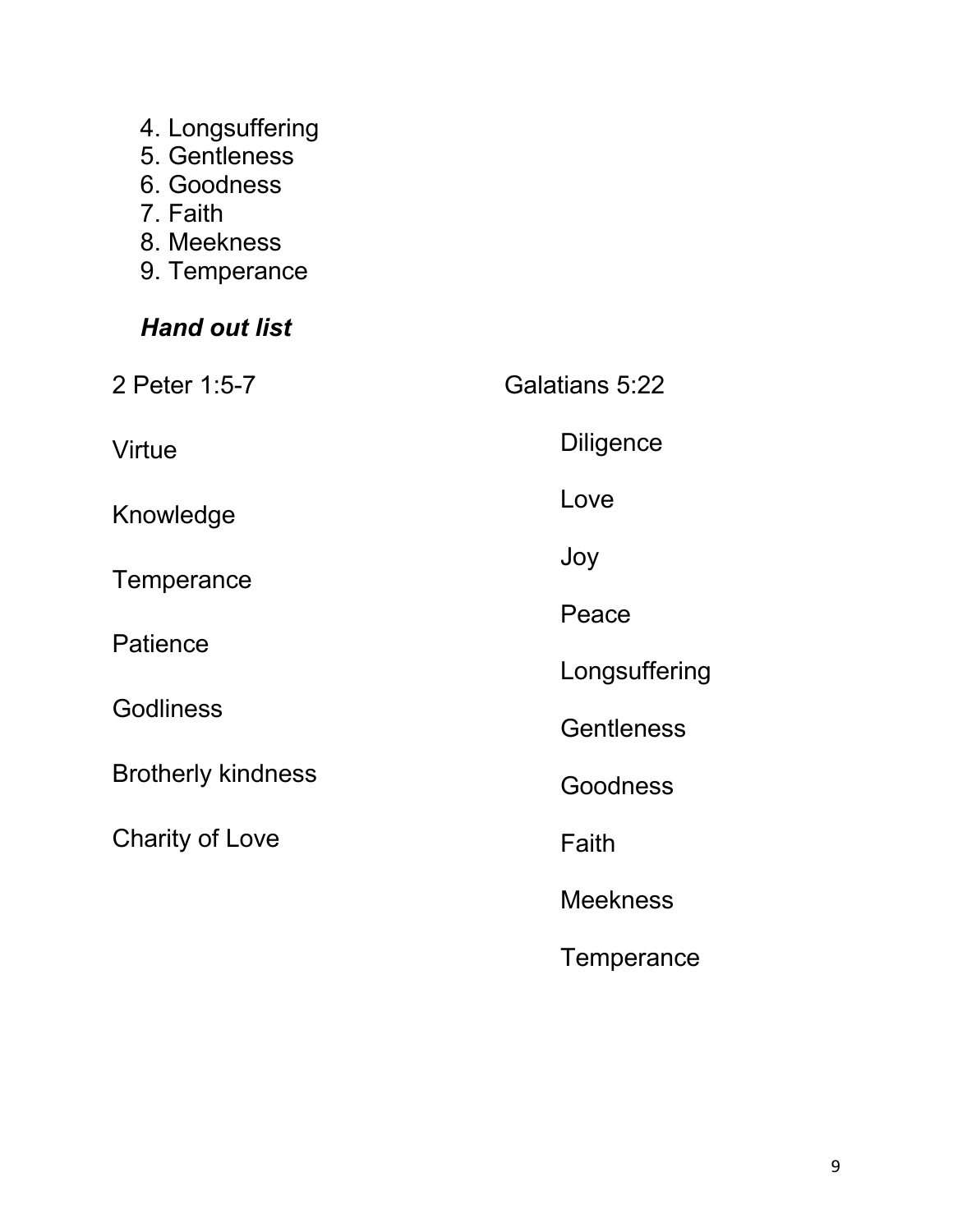That list looks a lot like the list we found when discovering what God says is a "diving nature" that we are to walk in from vs 4 and He listed in vs 5-7.

This theme is found throughout the Bible as our guide to walking as Jesus wants us to walk out our lives.

> *Colossians 1:10 That ye might walk worthy of the Lord unto all pleasing, being fruitful in every good work, and increasing in the knowledge of God;*

## **9But he that lacketh these things is blind, and cannot see afar off, and hath forgotten that he was purged from his old sins.**

This is really an interesting verse; consider this is written to believers. God is declaring that there are some believers that are fruitless and blind. What is it that we might do or are not doing that lands us in this category?

This affliction has something to do with seeing clearly according to vs 9;

#### *9But he that lacketh these things is blind, and cannot see afar off*

We can't see some distant placed or some distant time. It says that this person cannot see "afar off". The affliction is brought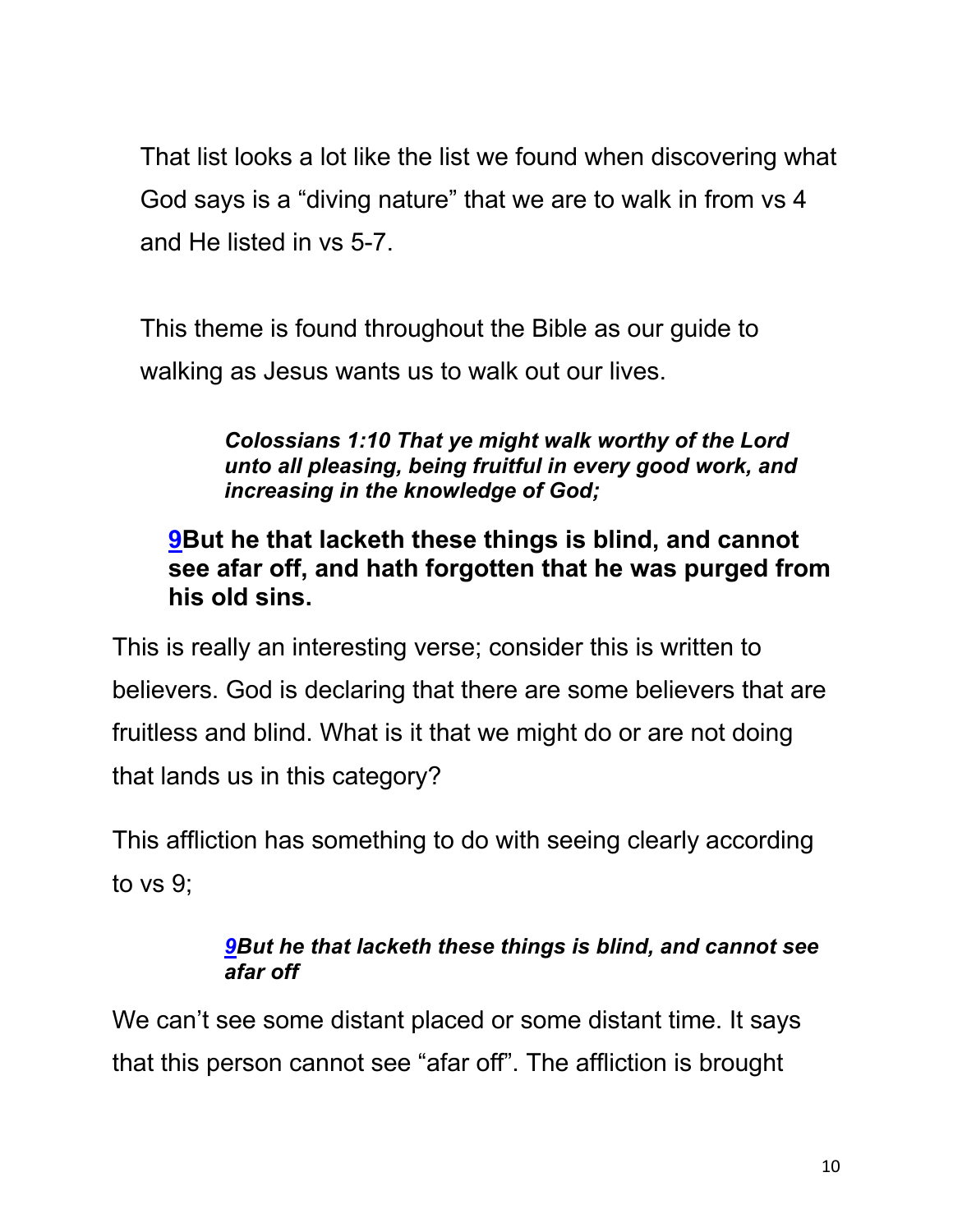about by forgetfulness about a critical event that took place in this believer.

The believer has forgotten that he was vs 9*"purged from his old sins"*

From Strong's Concordance; purge in the Greek

Phonetic Spelling: (kath-ar-is-mos') Definition: a cleansing Usage: cleansing, purifying, purification, literal, ceremonial, or moral; met: expiation.

### HELPS Word-studies

**Cognate: 2512** *katharismós* (a *masculine* noun derived from 2511 */katharízō*, "to purge") – *purification*, which results from *God* removing undesirable admixtures (eliminating impurities).

As we all know this purging or purification takes place at the instant one admits they are a sinner, repents and asks Jesus to forgive them. They must do this with a pure heart, no deceit. At that moment the Holy Spirit moves into the person who sought forgiveness. Now God is telling us that it is possible for a believer to forget what took place during this purging of the old sins. Seems impossible but that is what we are told can happen to a believer.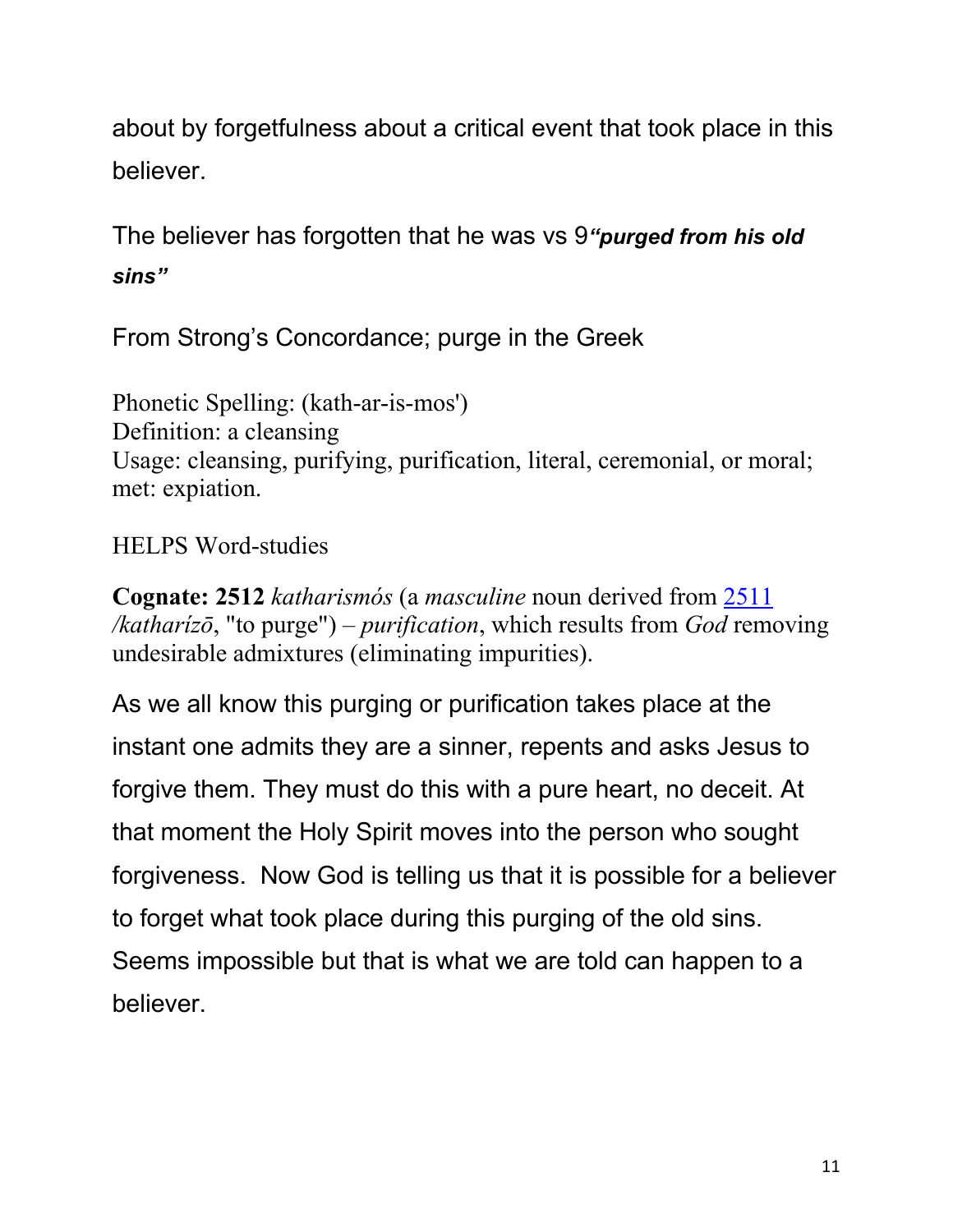Let's take a look at an Old Testament story involving one of the greatest prophets Elisha and this idea of forgetting where we got salvation or why?

> *2 Kings 6: 1And the sons of the prophets said unto Elisha, Behold now, the place where we dwell with thee is too strait for us. 2Let us go, we pray thee, unto Jordan, and take thence every man a beam, and let us make us a place there, where we may dwell. And he answered, Go ye. 3And one said, Be content, I pray thee, and go with thy servants. And he answered, I will go. 4So he went with them. And when they came to Jordan, they cut down wood. 5But as one was felling a beam, the axe head fell into the water: and he cried, and said, Alas, master! for it was borrowed. 6And the man of God said, Where fell it? And he shewed him the place. And he cut down a stick, and cast it in thither; and the iron did swim. 7Therefore said he, Take it up to thee. And he put out his hand, and took it.*

The issue we are looking for is what is forgetfulness and how does it appear in the life of a believe and what can be done about it.

In the case of Elisha and his prophet students the first problem we see and have discussed is that they made a plan first and then asked for Elisha's blessing. Like these students we often craft a plan and then ask God to bless our plan.

The correct order dealing with planning and God is to ask God first what He wants us to do. Once we have that understanding then we can set out to plan with His Wisdom and Guidance. It is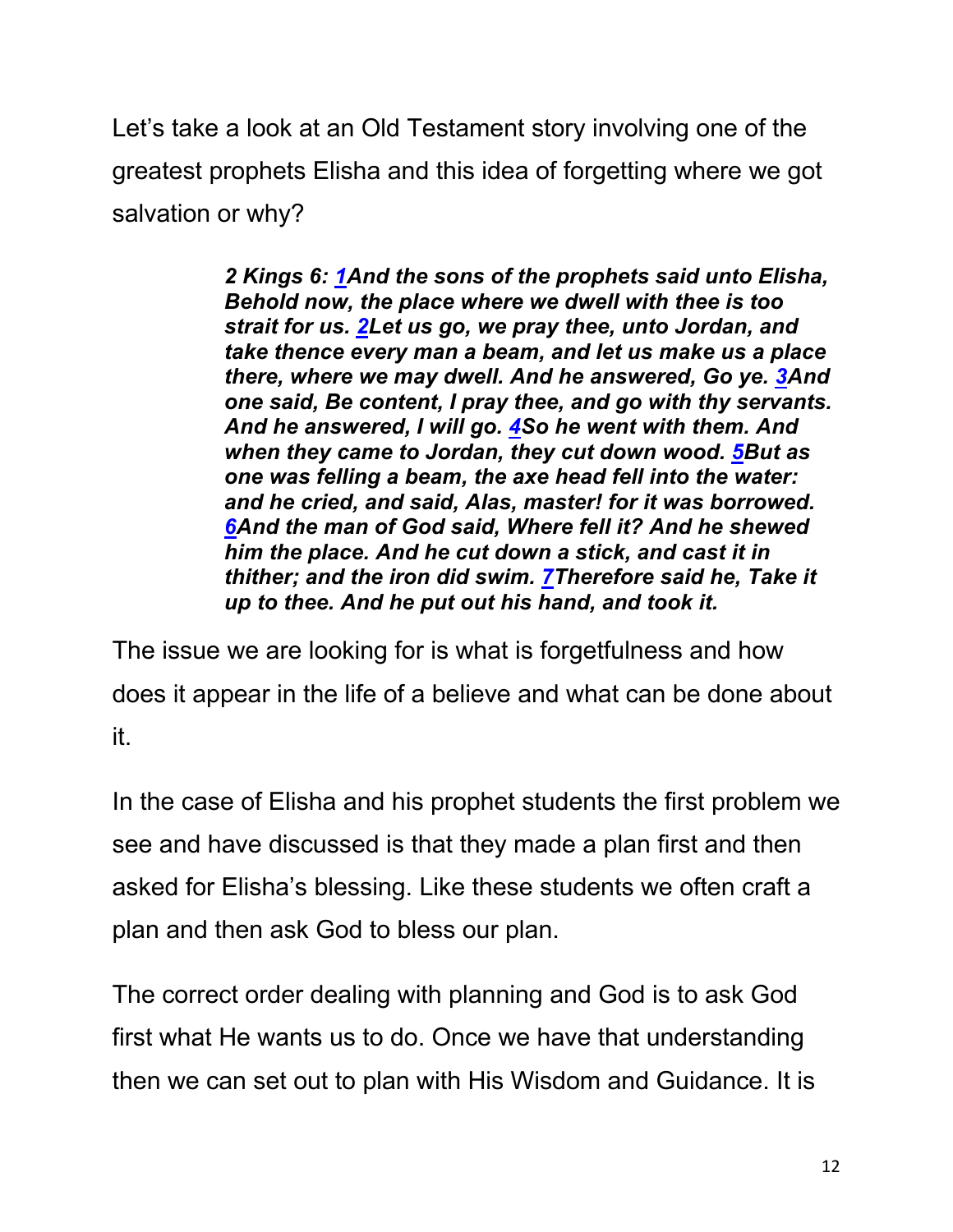like being born again, it all started with God; we were recipients of His Grace and Mercy. That Grace and Mercy is extended to "ALL mankind". We acknowledged our need for Him and Salvation when all of a sudden, we realize we were scheduled for eternal death.

The story about Elisha continues on with the Student Prophet using a borrowed axe to cut down a tree and somehow the axe head fell off and went into a pool of water causing great distress.

The axe head is made of iron and type and symbol of God's natural truth, God's truth; God's Truth His Word is sharper than any two-edged sword and is able to cut to the very marrow of the bone. God's Word is also used to cut to very core of any issue. The iron axe head is representative of the Holy Spirit in relationship to man, where in the Holy Spirit convicts us of wrongdoing and encourages us but often the initial conviction requires a deep cut or surgery to get to the Truth. The wood on the axe handle is a type of "flesh". The Holy Spirit when attached to a human that is walking in obedience to God can be used to fall mighty obstacles and cut to the core of a sin or lie to find the Truth when the believer or in this case the axe is used in a manner that God wants.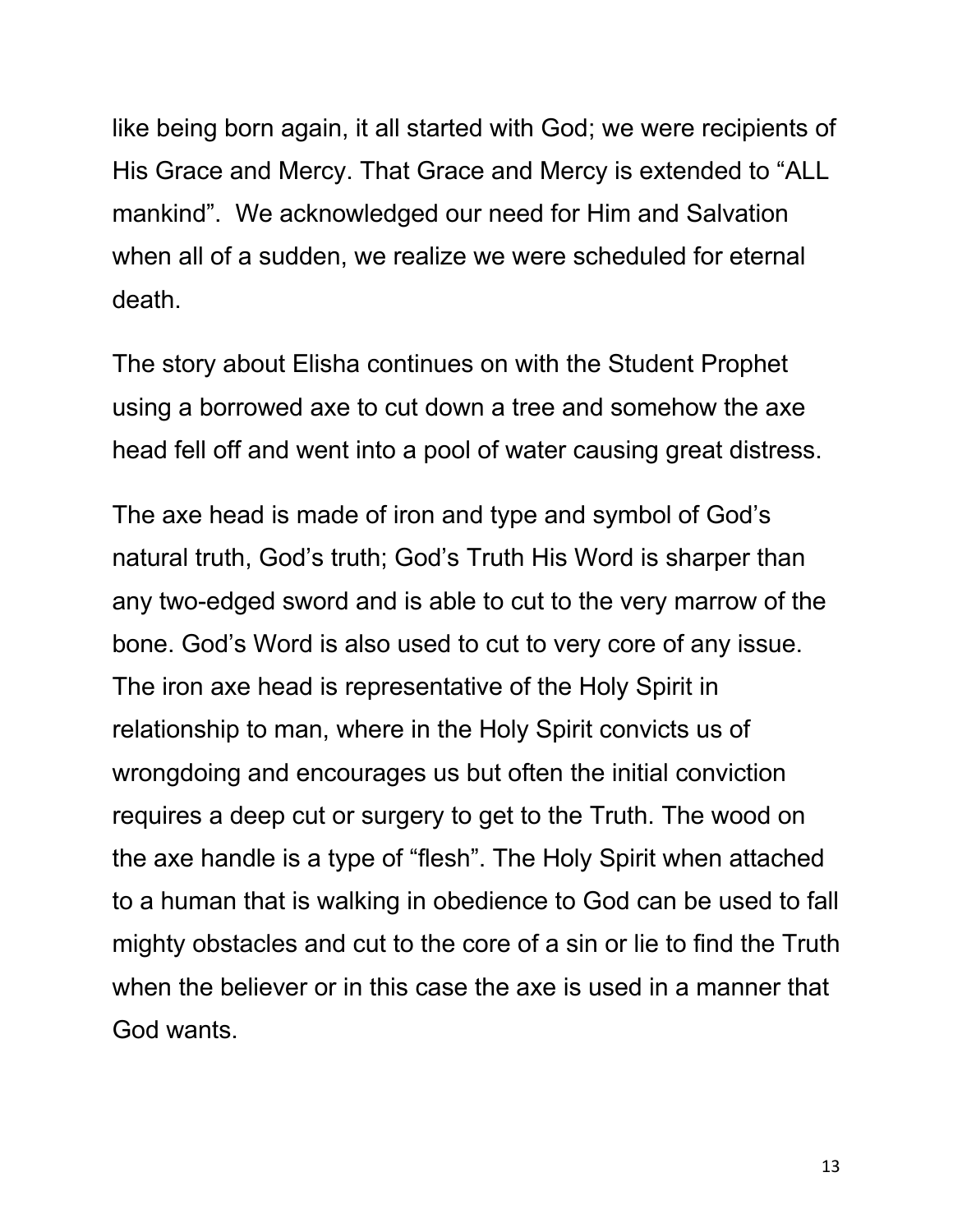But when not in agreement with God the believer (flesh) can lose its power from the Holy Spirit. Maybe like a person forgetting what actually saved them or how that salvation came about. All of a sudden, the flesh, the believer is without the power of the Holy Spirit; it has lost its power. IE the axe head falling off.

But where did the axe head go in this story. It went into a pool of water. Water is also a type of the Holy Spirit like water the Holy Spirit as He can be a cleansing power, so the power of the Holy Spirit in this story left the human host due to some huge failure on the part of the believer and returned to its home the Holy Spirit of God.

Now in this story the prophesy student rightly claims in his horror that the axe head (the power of the Holy Spirit) was borrowed. Indeed, the Power of the Holy Spirit is loaned to us as a "helper" paraclete is the Greek term used. Jesus said He must go so that He could send us this help.

> *John 14:16 And I will pray the Father, and he shall give you another bComforter, that he may abide with you for ever; 17 Even <sup>c</sup>the Spirit of truth; dwhom the world cannot receive, because it seeth him not, neither knoweth him: ebut ye know him; for f he dwelleth with you, and gshall be in you.*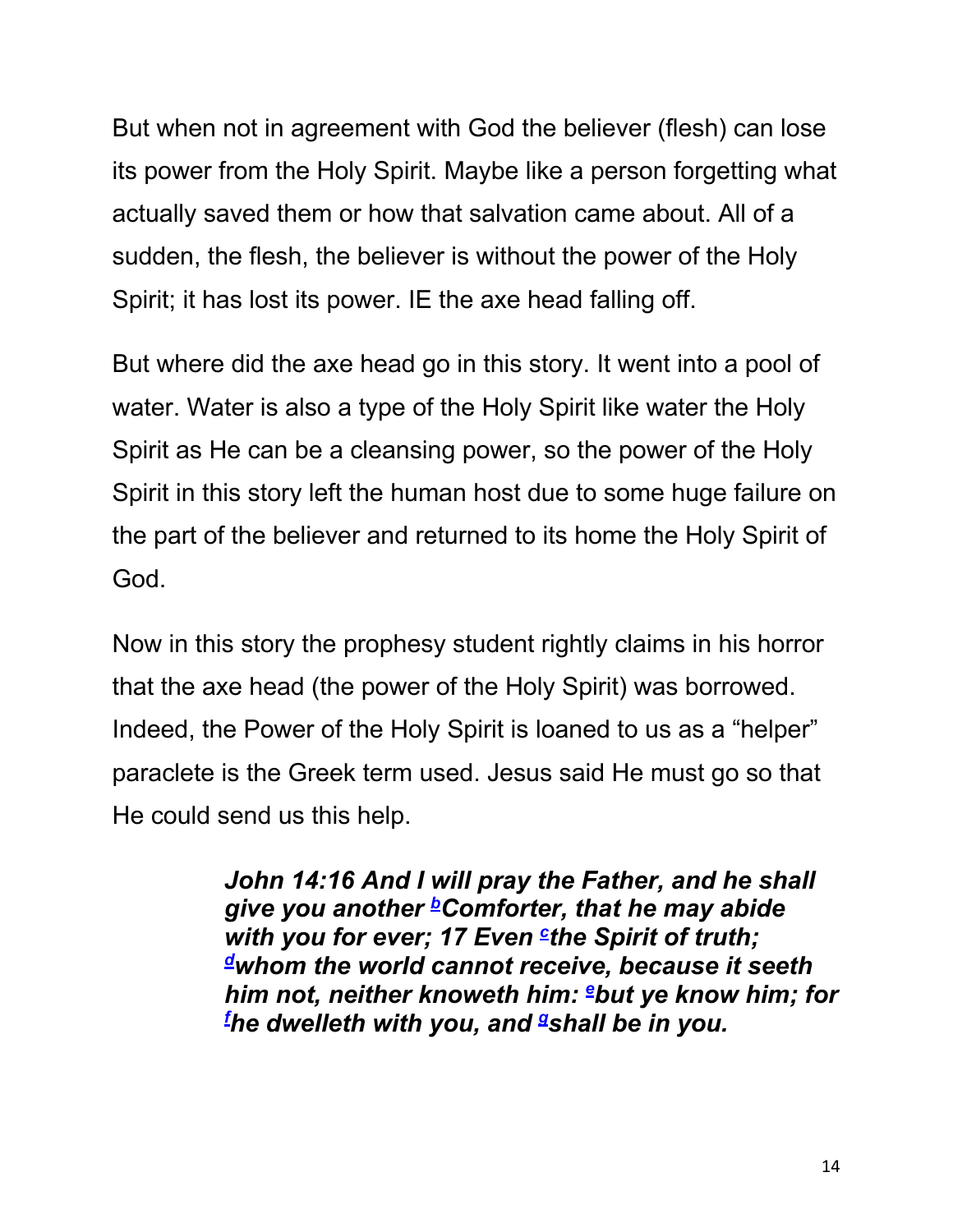Elisha tells the student what he must do to regain the axe head. He told him to take a stick and toss it in the water. That would be taking the flesh and putting it water (the Holy Spirit) repenting and asking God to forgive you. Once the stick or the flesh is resubmerged in the water through repentance; miraculously the axe head floated, came back into the presence of the believer. We don't see that too often; but what happened in this illustrative story is that the flesh was committed back to God, when that happened, the Holy Spirit the power of the Holy Spirit reattaches or reenters within the believer. The Believer has found what he lost; walking with God in the power of the Holy Spirit. He had to go back to the beginning to realize what saved him and how it came about. This believer had to repent of walking away from God's Truth in his life and re-acquire the Power of the Holy Spirit. Once the believe reunites with that knowledge; the Power of the Holy Spirit re-unites with the believer and becomes what God intended it be in the first place; an axe used by God to cut to the Truth of any matter.

#### **10Wherefore the rather, brethren, give diligence to make your calling and election sure: for if ye do these things, ye shall never fall:**

When things are not going right for Christians, they need to retrace their steps to find out where they got off track. Sometimes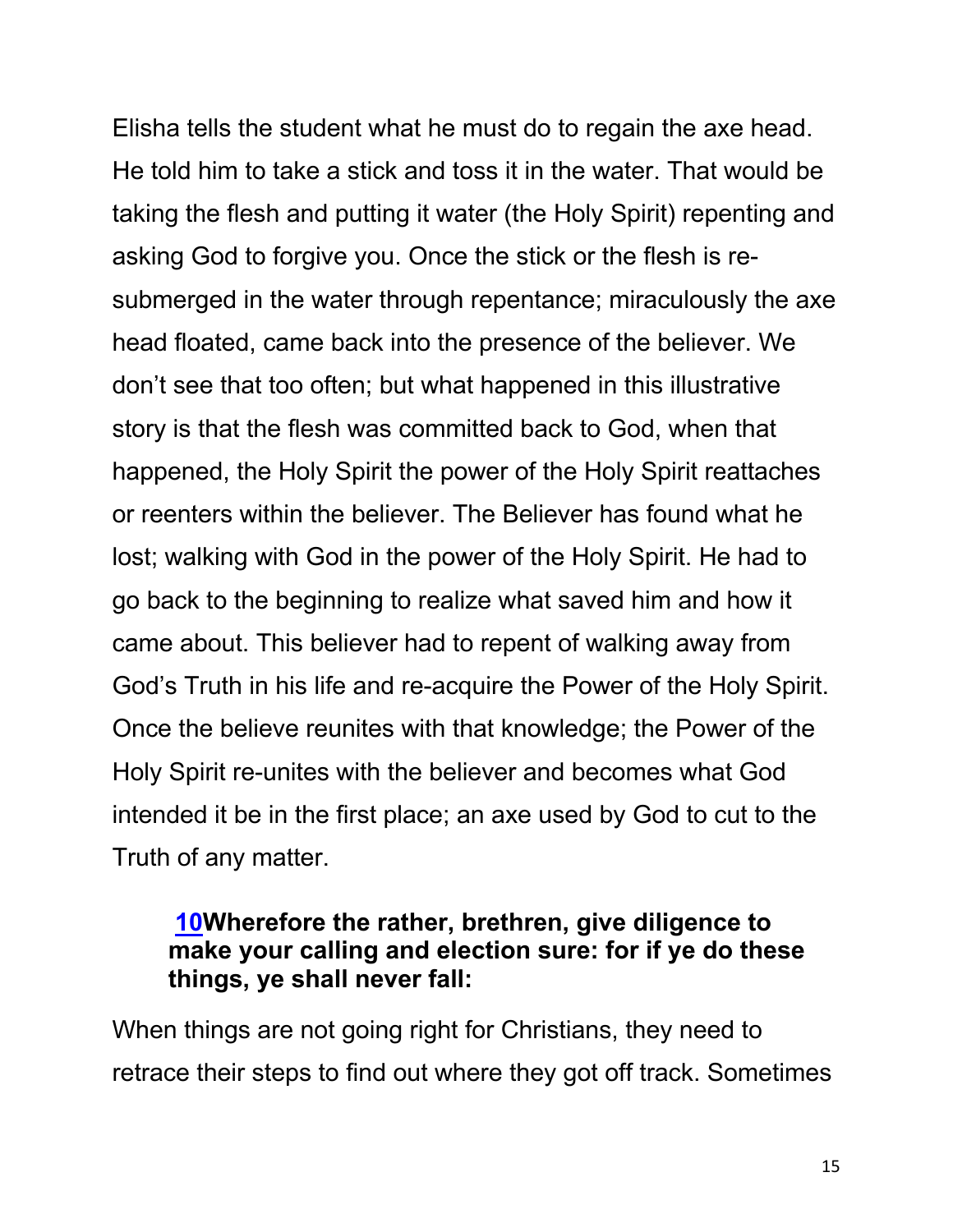it is all the way back to where it all started. Once they find that place they can re-engage with God through the Power of the Holy Spirit and Jesus Christ to again become fruitful. As vs 10 says it starts with diligence. A thorough examination of the facts of where you are and what has gone wrong.

A meticulous willingness to do whatever it takes to walk with God again. Conviction by the Holy Spirit is one sign of a problem in our lives. God doesn't just let us wander off; but if we persist neither does, He abandon us, it is like the story of Jesus seeking the lost sheep. There is no limit to the extent of what Jesus will do to find and return His lost sheep.

> *Matthew 18: 10Take heed that ye despise not one of these little ones; for I say unto you, That in heaven their angels do always behold the face of my Father which is in heaven. 11For the Son of man is come to save that which was lost.*

> *12How think ye? if a man have an hundred sheep, and one of them be gone astray, doth he not leave the ninety and nine, and goeth into the mountains, and seeketh that which is gone astray? 13And if so be that he find it, verily I say unto you, he rejoiceth more of that sheep, than of the ninety and nine which went not astray. 14Even so it is not the will of your Father which is in heaven, that one of these little ones should perish.*

**11For so an entrance shall be ministered unto you abundantly into the everlasting kingdom of our Lord and Saviour Jesus Christ.**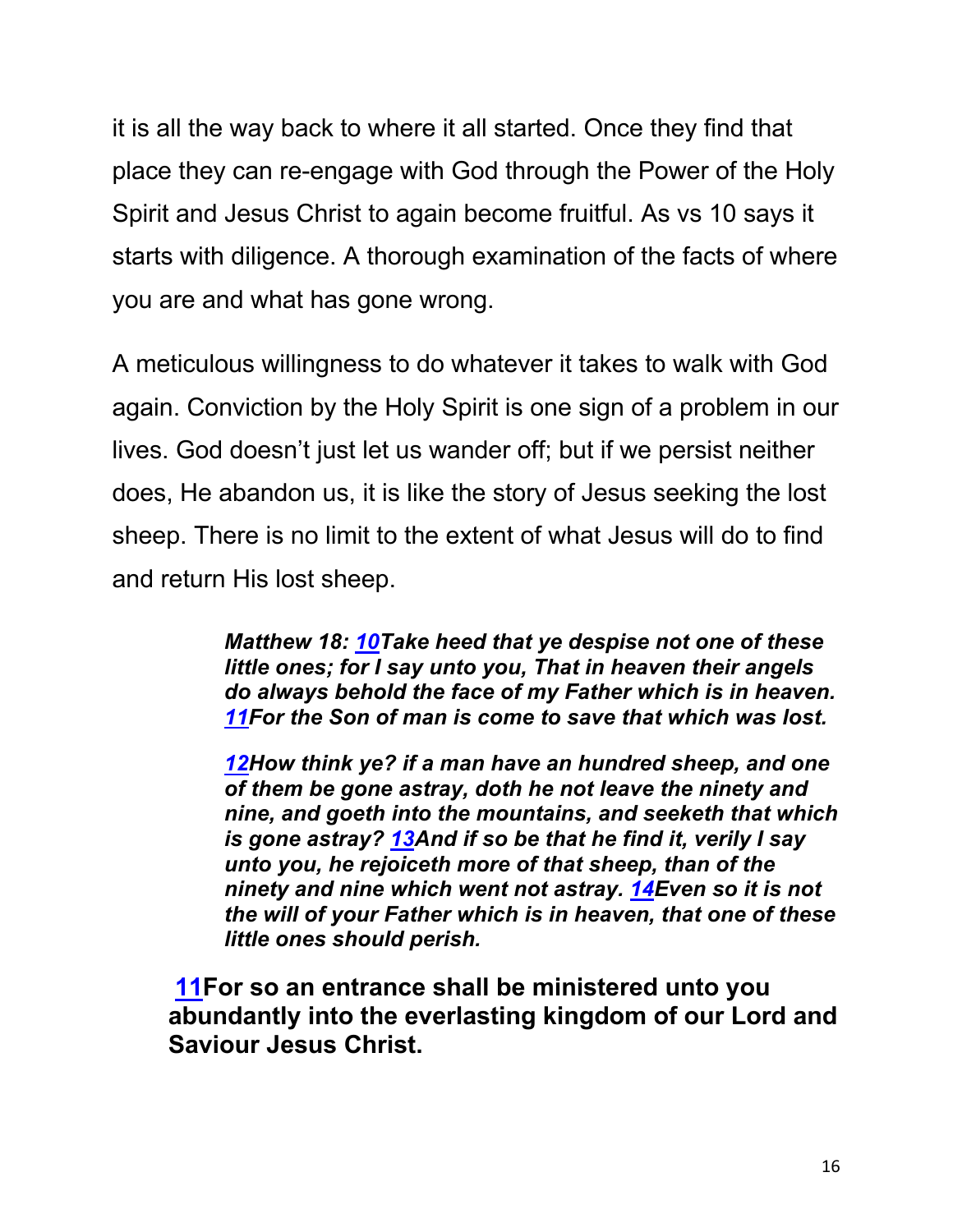As a believer you were granted entrance into God's Everlasting Kingdom at your receiving Christ as Lord and Savior. There are degrees of rewards that will be received by the believers based on how well you used the gifts God gave you through the Power of the Holy Spirit. No effort, no rewards, but still salvation based solely on BELIEF in the Blood of Jesus Christ on the Cross and your believing that Jesus is the Son of God and your Redeemer.

## **12Wherefore I will not be negligent to put you always in remembrance of these things, though ye know** *them***, and be established in the present truth.**

We seem to plow the same ground time and time again when it comes to; Salvation, Jesus and Belief. It is as Peter says here, we should not be negligent to remind ourselves always, though we already know them, it helps us not to lose sight of who saved us and how that all came about.

## **13Yea, I think it meet, as long as I am in this tabernacle, to stir you up by putting** *you* **in remembrance;**

The tabernacle Peter speaks of here is of course his earthly body. When Peter wrote this, he may have well known that his days were numbered with Nero on the throne and his hatred of Christianity and those who taught the Truth about the RESURECTION.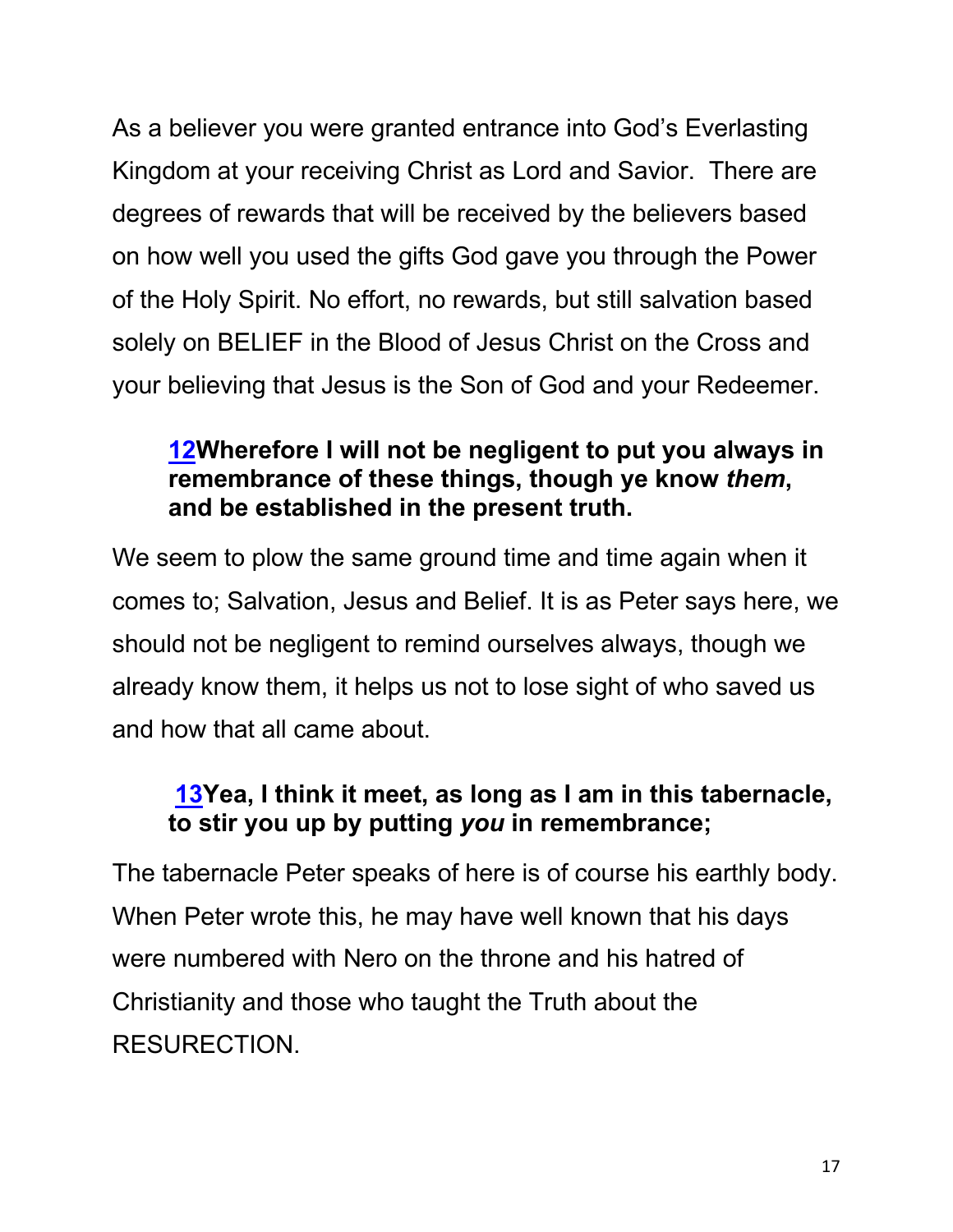### **14Knowing that shortly I must put off** *this* **my tabernacle, even as our Lord Jesus Christ hath shewed me.**

A stark reference to the prophesy that we saw earlier that Jesus had given Peter on the means of his death.

### **15Moreover I will endeavour that ye may be able after my decease to have these things always in remembrance.**

**We were Eyewitnesses**

**(Matthew 17:1-13; Mark 9:1-13; Luke 9:28-36)**

**16For we have not followed cunningly devised fables, when we made known unto you the power and coming of our Lord Jesus Christ, but were eyewitnesses of his majesty.**

To be an Apostle of Christ and to have walked with Him on this earth as He began His ministry to Save mankind would be a remarkable thing. But it would carry with it pain and suffering beyond compare for most of humanity. Peter had amazing highs and amazing lows in his walk with Jesus. Perhaps we can identify with that, the things we are proud of in our walk and the things we are ashamed of in our walk.

We are blessed because we believe without seeing.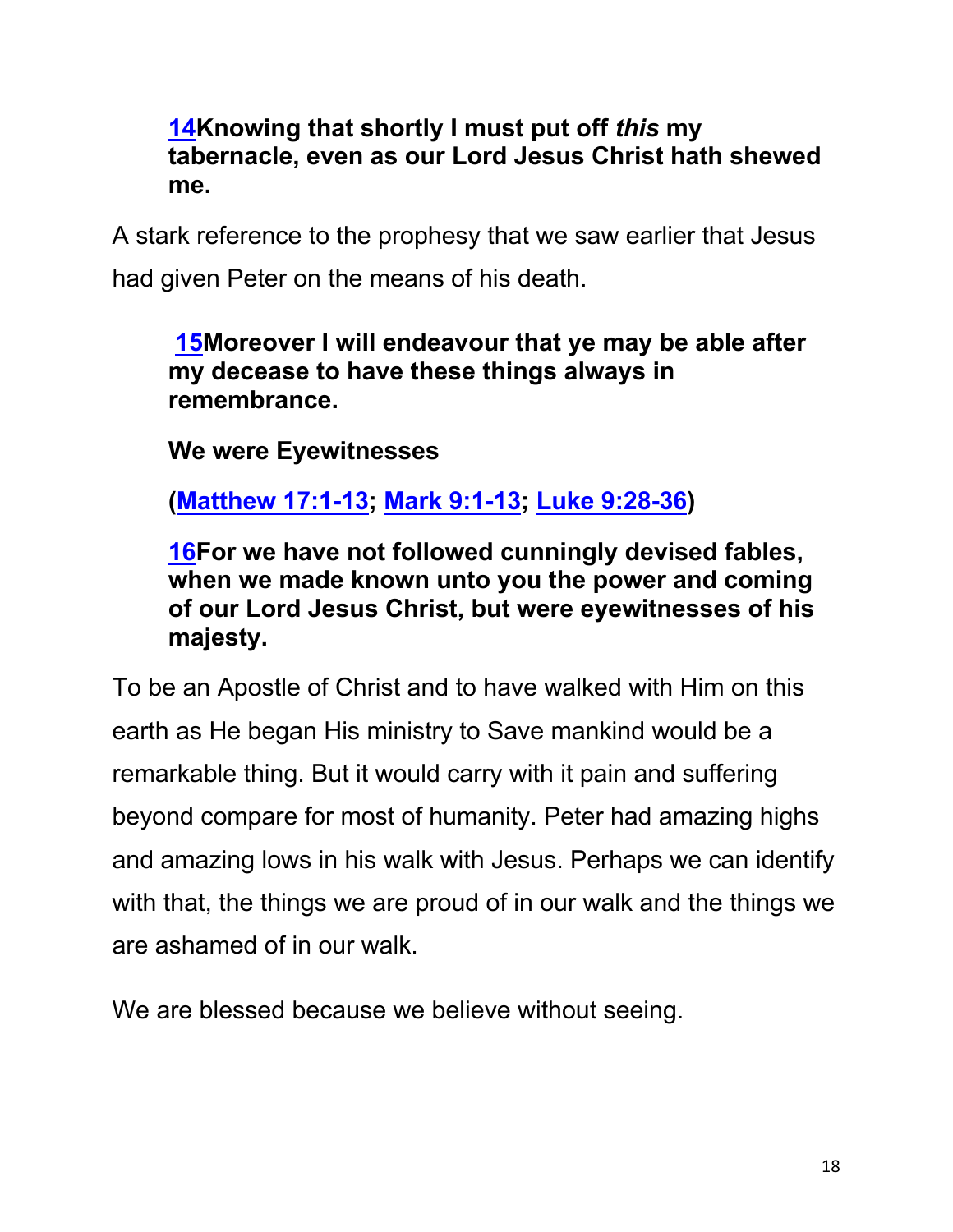# Peter NEVER GAVE UP; He NEVER QUIT, and he NEVER SURRENDER!

**17For he received from God the Father honour and glory, when there came such a voice to him from the excellent glory, This is my beloved Son, in whom I am well pleased. 18And this voice which came from heaven we heard, when we were with him in the holy mount.**

Peter remembers the event as did those who either witnessed it or heard of it;

> *Matthew 17: 1And after six days Jesus taketh Peter, James, and John his brother, and bringeth them up into an high mountain apart, 2And was transfigured before them: and his face did shine as the sun, and his raiment was white as the light. 3And, behold, there appeared unto them Moses and Elias talking with him. 4Then answered Peter, and said unto Jesus, Lord, it is good for us to be here: if thou wilt, let us make here three tabernacles; one for thee, and one for Moses, and one for Elias. 5While he yet spake, behold, a bright cloud overshadowed them: and behold a voice out of the cloud, which said, This is my beloved Son, in whom I am well pleased; hear ye him.*

**19We have also a more sure word of prophecy; whereunto ye do well that ye take heed, as unto a light that shineth in a dark place, until the day dawn, and the day star arise in your hearts:**

Peter declares God's heart here in that the prophecy that we are allowed to read is sure and in that assurance from God Himself we are to take Heed. This taking heed God says is like a light shining in a dark place.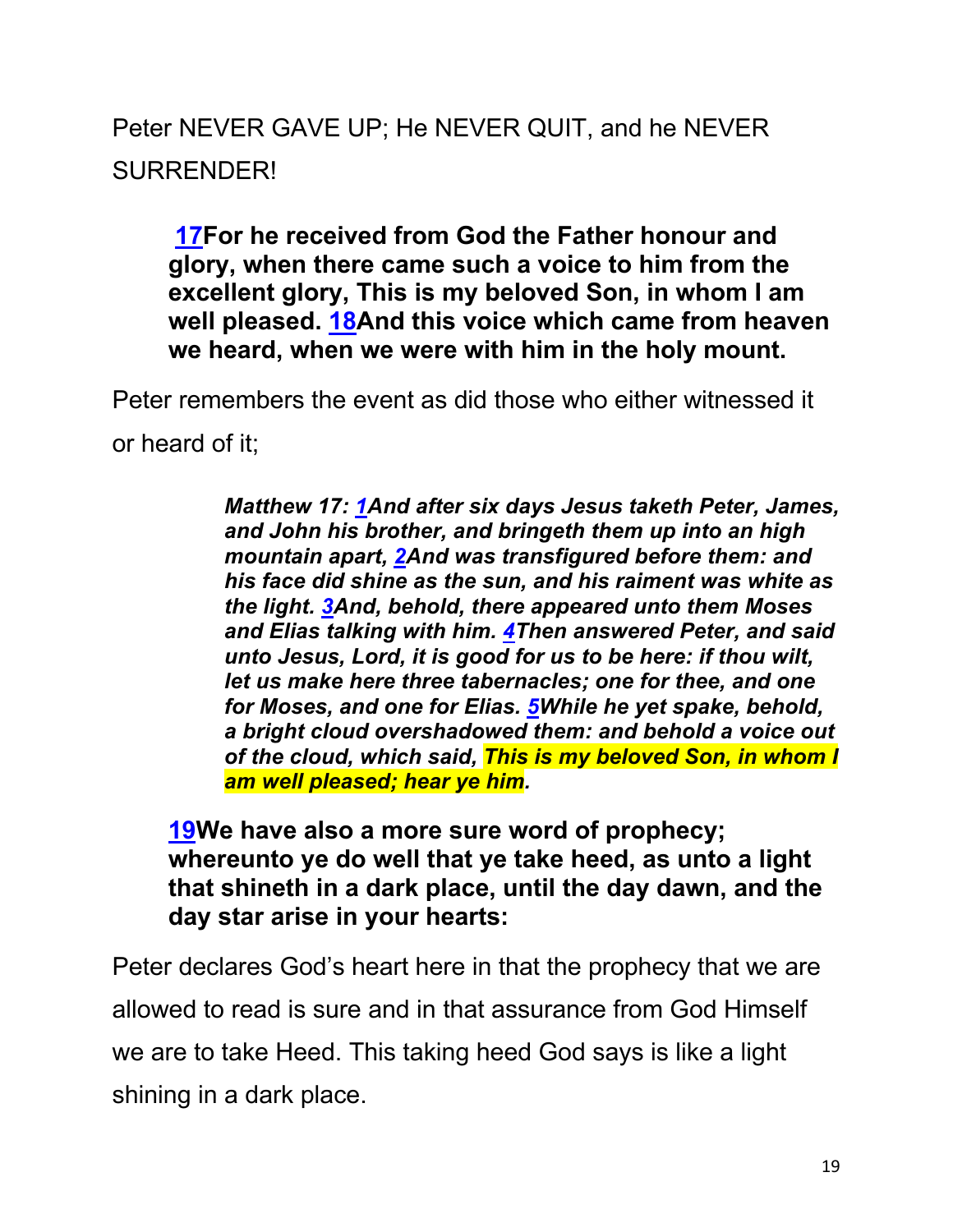#### *2 Corinthians 6:14 Be ye not unequally yoked together with unbelievers: for what fellowship hath righteousness with unrighteousness? and what communion hath light with darkness?*

We are in this world, but we should not be a part of or partakers of the evil this world has to offer. When God's Word shines on the darkness of this world it illuminates the evil that is scurrying about like rats destroying and devouring all manner of flesh in the darkness. We as believers have no relationship with that darkness and if you find yourself engaging in that darkness, REPENT immediately and return to Christ.

## **20Knowing this first, that no prophecy of the scripture is of any private interpretation.**

We don't get to make prophesy say what we want it to; we are only allowed to read it, try to understand it through the "whole council of God" and walk out accordingly. God through John gave a stern warning about a specific book of prophesy, but I think it pertains to all of his Word;

> *Revelation 22: 18For I testify unto every man that heareth the words of the prophecy of this book, If any man shall add unto these things, God shall add unto him the plagues that are written in this book: 19And if any man shall take away from the words of the book of this prophecy, God shall take away his part out of the book of life, and out of the holy city, and from the things which are written in this book.*